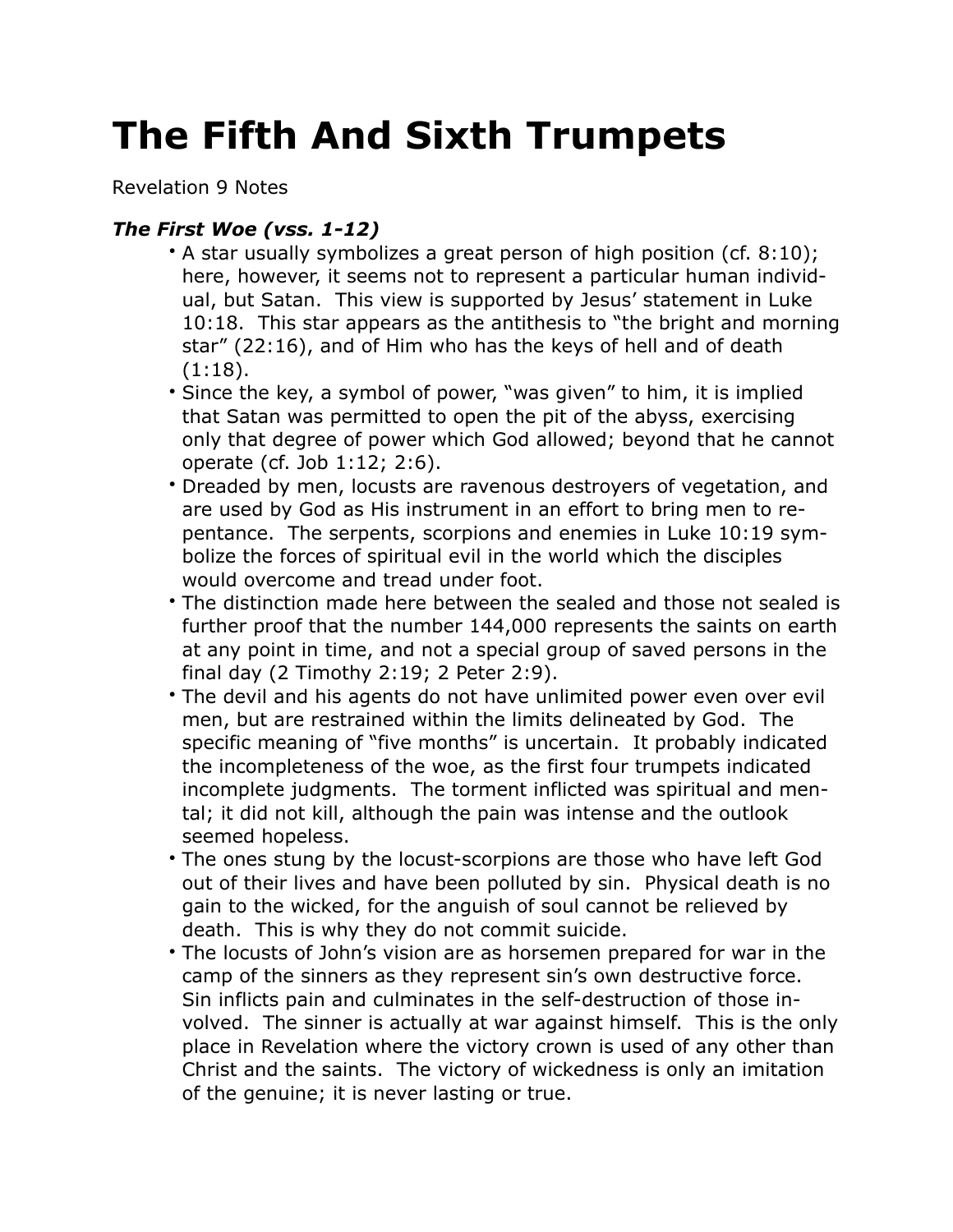- The hair "as the hair of women" adds to the demoniacal appearance of the locusts. It is probably safer to consider this point as a detail of the general picture of terror and torment rather than to attempt a specific explanation. The locusts' "teeth of lions" follows Joel's description of the locust army that God brought upon the land (Joel 1:6).
- The sound should have struck terror in the hearts of the wicked, but they of the earth refused to give heed (vs. 21). Spiritual warfare and destruction were in their midst, and they did not know it. In contrast to the tormented earth-dwellers, those who had the seal of God on their foreheads were secure and had neither fear nor terror.
- Satan, symbolized as a great red dragon having seven diadems (crowns of royalty) on his seven heads (12:3), is thus portrayed as ruling over the realm which is at war with God and His purpose. As the embodiment and source of all that is evil and as the one who brings torment and destruction to wicked men and God's world, Satan rules over the forces represented by the locusts. No more appropriate names could be given such a one as Destruction and Destroyer, for that is what he is in any language.
- Although the eagle flying in the midst of heaven first announced the three woes to come (8:13), these words concerning the two woes to come are John's. We have before us a vivid picture of moral and spiritual decay which brings torment to the souls of men. The torment does not kill, but it abides for a definite period. Sin is responsible for bringing this decay into the world, behind which is Satan with his diabolical purpose to destroy.

## *The Second Woe (vss. 13-21)*

- These trumpet sounds and judgments are in response to the prayers of the saints sent up before God (8:3-5). The saints were looking to God and praying not only for an avenging of their cause but also for the subjugation of the world to God that men might be saved (1 Timothy 2:1-4). Even God's judgments were meant to contribute to this end by revealing the folly and vanity of all things earthly.
- John's use of the Euphrates is not geographic but symbolic. God's forces of vengeance were held in restraint at their border until a time determined by Himself when, under His judgment, the flood would once again overflow the land.
- The four angels of judgment had been prepared for a time fixed in the mind of God, for He determines the appropriate moment (Acts 1:7). With each sounding of a trumpet or a group of trumpets the judgments become progressively intense. At the sound of the first four trumpets a third of each realm is affected; with the fifth trumpet